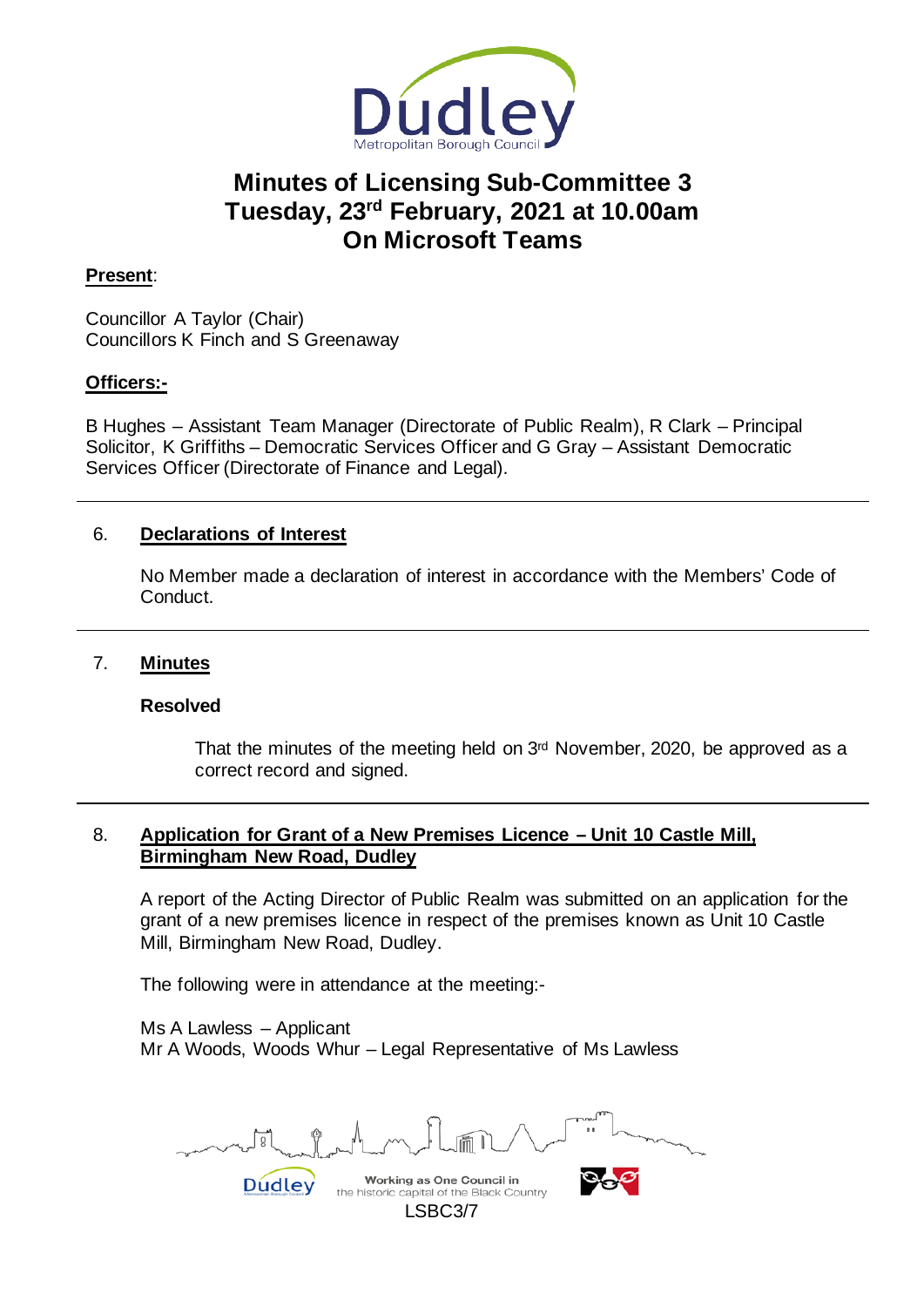The Chair welcomed everyone present to the meeting and outlined the procedure that would be followed.

The Assistant Team Manager presented the report on behalf of the Council.

The Assistant Team Manager confirmed that an objection had been received in response to the application, from a local resident, who was not in attendance at the meeting. The resident had expressed concerns relating to the potential for noise emanating from the business, both from music and traffic.

Mr Wood then presented the case on behalf of the applicant, Ms Lawless, and in doing so explained the location, structure, layout plans and opening times of the proposed premises. A copy of the plans and photographs of similar shops operated by the Company had been circulated to the Sub-Committee prior to the meeting.

Mr Wood indicated that the business, Company Shop Limited had been operating successfully for 40 years, with 13 stores located in other areas of the Country and that the applicant had been an employee of the Company for 15 years. It was acknowledged that Closed Circuit Television (CCTV) would be installed and in operation at all times the premises were being used for licensable activity, to include public areas, entrances, exits and the external area of the premises and would be recorded and retained for a minimum of 28 days. It was noted that during the times that the site was closed, it would be secured and alarmed. Planning permission had been granted, a 15 year lease had been entered into and the applicant was determined to ensure that the premises operated successfully.

Company Shop Limited provided a membership only facility selling branded grocery goods to qualifying members. Membership was granted to eligible people that provided evidence of their profession with access to the premises by card only through scanning entry devices and membership was monitored frequently. Staff received frequent training to ensure the licensing objectives were observed. A Challenge 25 scheme would be in operation, together with a register of any refusals of age restricted products, which would be kept up to date and available for immediate inspection by the Police or authorised officers of the Council. Mr Wood indicated that the applicant had applied for a licence to play background music in store only provided through the inhouse system or radio and assured the Sub-Committee that the music would be not be overheard from the car park.

In concluding, Mr Woods indicated that no objections had been received from the Police or Environmental Health.

In referring to the percentage of alcohol sales, the applicant confirmed that the overall turnover of supermarket sales that related to alcohol was in the region of 2-3%.

Working as One Council in **Dudley** the historic capital of the Black Country LSBC3/8